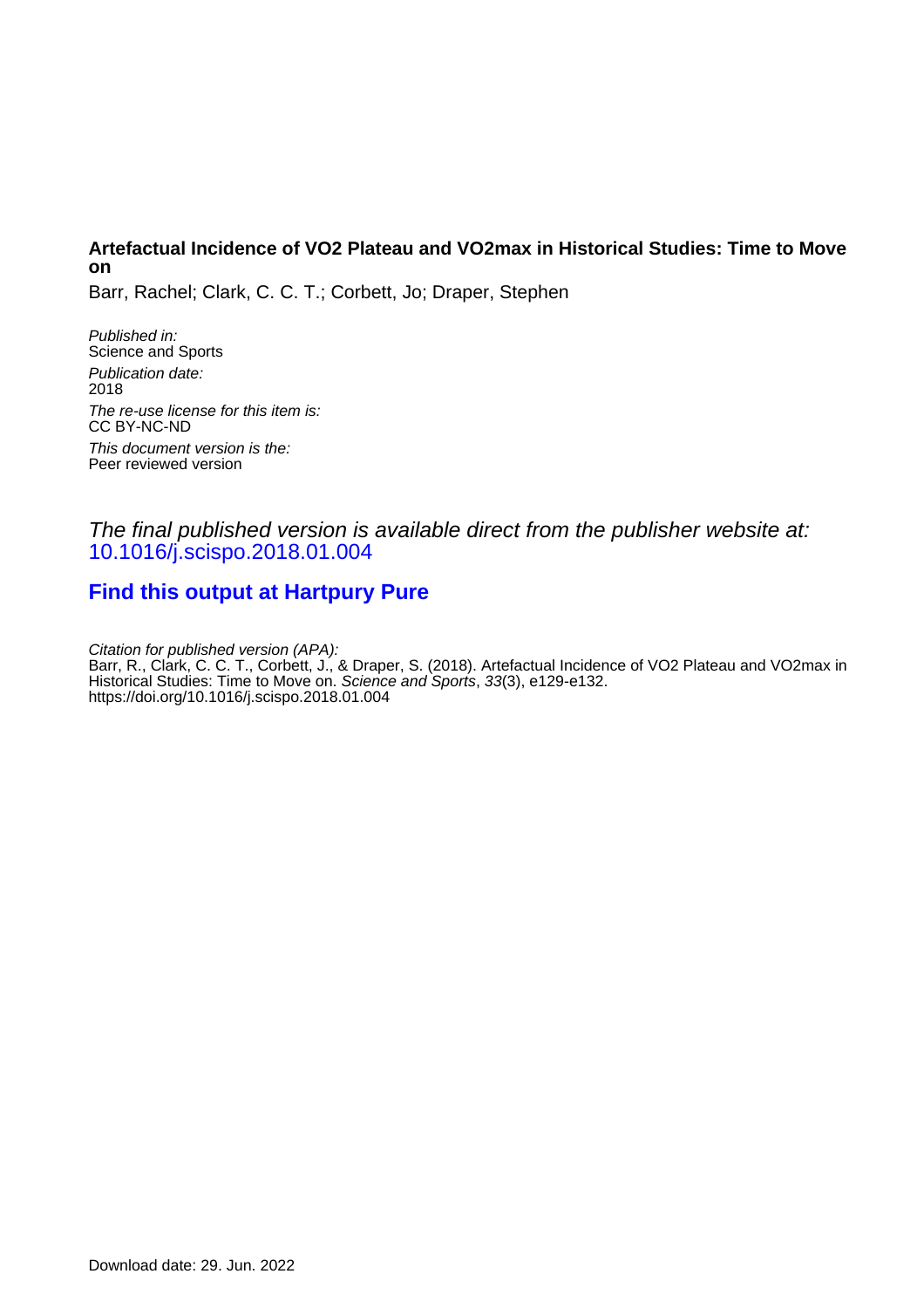### **Journal:** *Science & Sports*

### **ACCEPTED MANUSCRIPT: 8th January 2018**

3 Article title (English): Artefactual Incidence of  $\rm \dot{V}O_2$  Plateau and  $\rm \dot{V}O_{2max}$  in Historical Studies: Time to Move on

- Article title (French): Le plateau définissant la VO2max dans les études classiques était-il un artefact
- Submission type: Brief Note
- Rachel Barr<sup>1</sup>., *Cain C. T. Clark*<sup>2</sup>., Jo Corbett<sup>3</sup>., *Stephen B. Draper*<sup>2</sup>
- <sup>1</sup> University of Bristol, Faculty of Biomedical Sciences, Bristol, BS8 1TH, UK.
- <sup>2</sup> University Centre Hartpury, Higher Education Sport, Gloucestershire, GL19 3BE, UK.
- <sup>3</sup> University of Portsmouth, Department of Sport and Exercise Science, Portsmouth, PO1 2ER, UK.

 Corresponding author: Cain C. T. Clark, University Centre Hartpury, Gloucestershire, GL19 3BE, [cain.clark@hartpury.ac.uk,](mailto:cain.clark@hartpury.ac.uk) 01452 702193.

- 15 Running head: Historical Incidence of Artefactual  $\dot{V}O_2$  plateau.
- Manuscript character count: 1419
- Number of Figures and Tables: 1 figure; 1 table
- 
- 
- 
- 
- 
-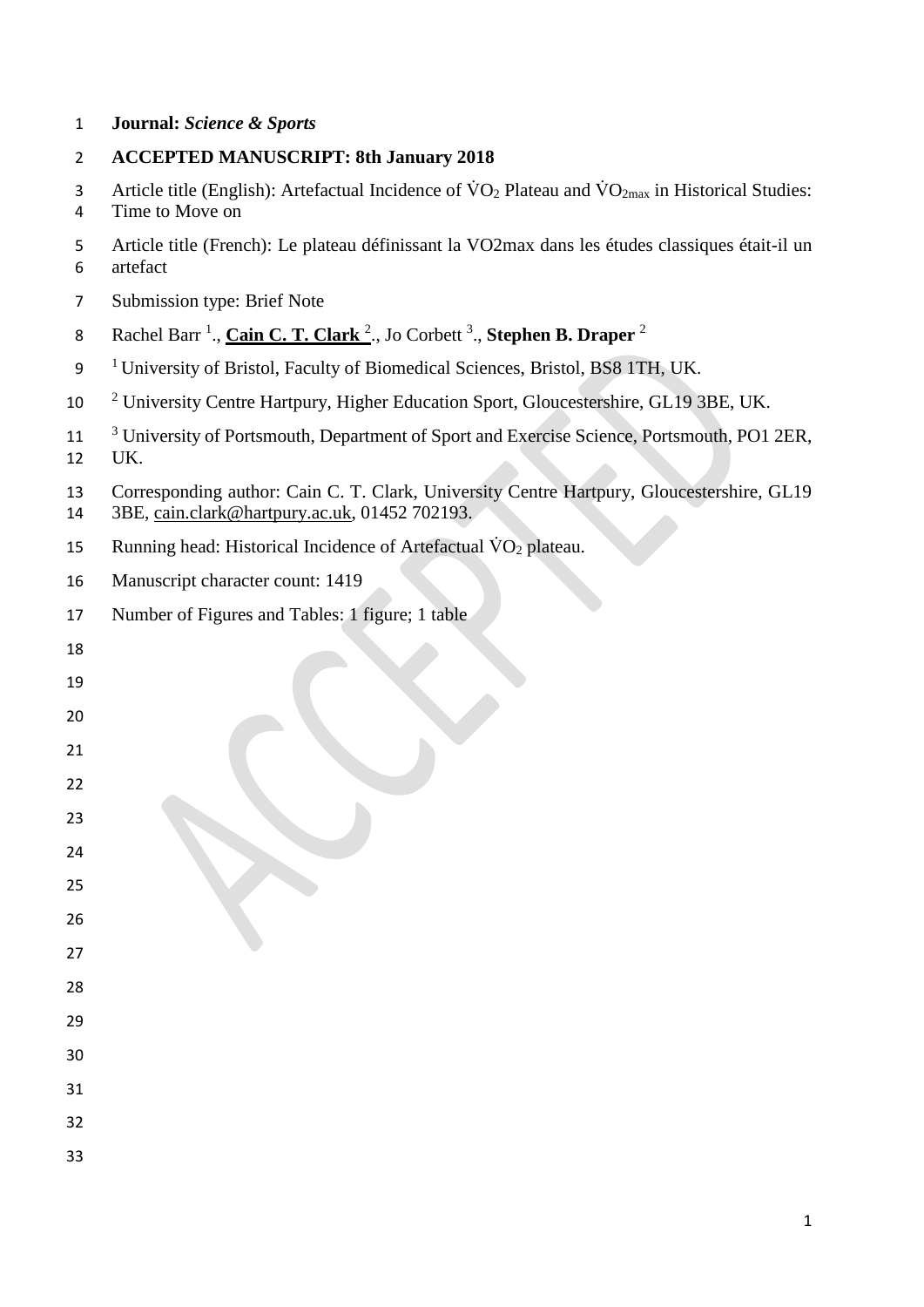#### **1.0 Summary (English)**

- 35 Artefactual Incidence of  $\rm\dot{V}O_{2}$  Plateau and  $\rm\dot{V}O_{2max}$  in Historical Studies: Time to Move on
- Purpose

 Contemporary understanding of the time course of oxygen uptake suggests that traditional 38 discontinuous tests are of insufficient duration to elicit a fully developed  $\dot{V}O_2$  response. However, this remains to be empirically demonstrated. Thus, the aims of the present study were 40 (1) to investigate whether early  $\text{VO}_{2\text{max}}$  assessments underestimated actual  $\text{VO}_2$ , and (2) to 41 investigate whether the apparent  $\rm\dot{V}O_2$  plateau observed in classic studies was an artefact of measuring in a non-steady state. Summary of Facts and Results

- 44 Twelve males (age  $28 \pm 7$  y,  $1.78 \pm 0.05$  m,  $80 \pm 11$  kg) each completed a constant speed
- discontinuous test. The study design replicated the increasing gradient discontinuous test used
- 46 by Taylor, et al. <sup>1</sup>. VO<sub>2</sub> data were averaged during the 1.75-2.75 min (VO<sub>2.Taylor</sub>) time point and 47 the final minute of each test  $(\rm\dot{VO}_2)_{Final}$ . A paired samples *t*-test was used to evaluate differences
- 
- 48 in  $\rm \dot{V}O_{2peak,Taylor}$  and  $\rm \dot{V}O_{2peak,Final}$
- 49 The  $\text{VO}_{2\text{peak,Final}}$  was found to be significantly higher than  $\text{VO}_{2\text{peak,Taylor}}$  (*P*<0.001, *d* = 1.18).
- 50 The slope of the  $\dot{V}O_2$  response, calculated from the last completed gradient for each participant
- was significantly different from zero during the 1.75-2.75 min (Taylor: *P*=0.009, *d* = 1.58;
- 52 Final:  $P=0.02$ ,  $d=0.29$ ).
- Conclusion
- VO<sub>2</sub> plateau in historical studies was artefactual. Further investigation, without the fallacious

- assumptions of historical studies, may enable exercise physiologists and practitioners to
- determine which combination of exercise protocol and method of data acquisition is most
- 58 conducive to elicit and detect a  $\dot{V}O_2$  plateau.

 $\lambda$ 

**Key words**: Maximal; Oxygen uptake; Plateau; Discontinuous; Measurement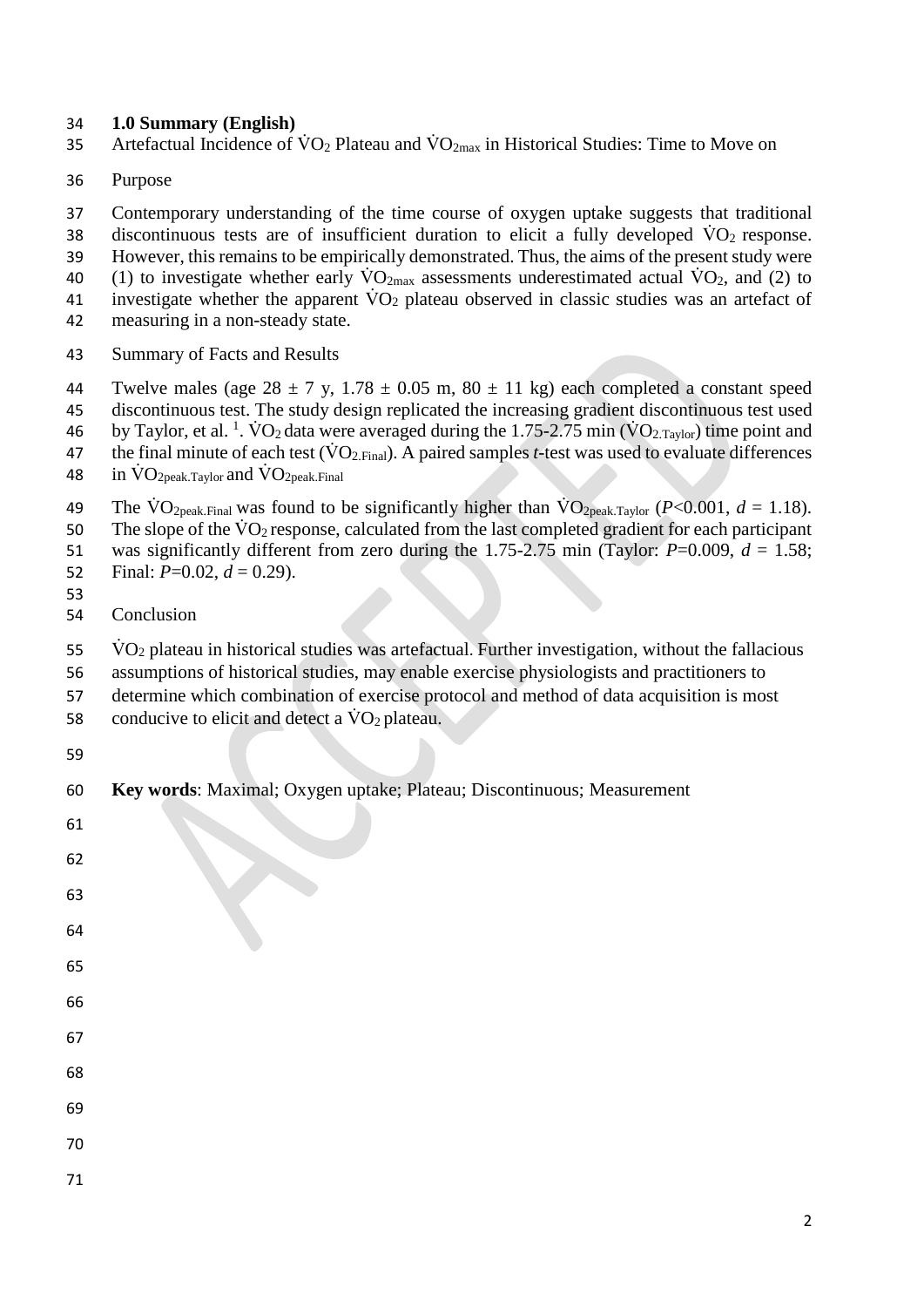**Le plateau définissant la VO2max dans les études classiques était-il un artefact**

**Résumé (Français)**

**Introduction**

 **Les données actuelles sur la cinétique dans le temps de la consommation d'oxygène portent à penser que les tests discontinus traditionnels sont d'une durée insuffisante pour solliciter pleinement la réponse de V̇ O2. Cela reste cependant à démontrer expérimentalement. Les objectifs de la présente étude étaient donc : (1) d'examiner si les évaluations précoces de V̇ O2max sous-estimaient la V̇ O<sup>2</sup> et (2) d'étudier si le plateau apparent de V̇ O<sup>2</sup> observé dans les études classiques était un artefact de mesure représentant un état non stationnaire.**

**Résumé des faits et des résultats:** 

 **Douze sujets de sexe masculin (28 ± 7 ans, 1,78 ± 0,05 m, 80 ± 11 kg) ont chacun effectué un test incrémental par paliers à vitesse constante de pédalage. Ce protocole visait à reproduire le test par paliers à incréments constants utilisé par Taylor. Les données de V̇ O<sup>2</sup> ont été moyennées pendant l'intervalle de temps 1.75-2.75 min (V̇ O2.Taylor) et à la**  89 minute finale de chaque test ( $\dot{V}O_{2,\text{Finale}}$ ). Un test t pour échantillons appariés a été utilisé **pour évaluer les différences de V̇ O2pic.Taylor et de V̇ O2pic.Finale.**

- 
- **Conclusion**

 **Ces données indiquent que le plateau de V̇ O<sup>2</sup> décrit dans les études historiques était très probablement un artefact. Des recherches plus approfondies, évitant de se baser sur les présupposés vraisemblablement erronés des études historiques, pourraient permettre aux physiologistes de l'exercice et aux praticiens de déterminer quelle combinaison de protocole d'exercice et de méthode d'acquisition de données est la plus propice à l'induction et à la détection d'un authentique plateau de**  $\dot{V}O_2$ **.** 

- 
- 

 **La V̇ O2peak.Finale s'est révélée significativement plus élevée que la V̇ O2peak.Taylor (P <0,001, d = 1,18). La pente de la réponse de V̇ O2, calculée à partir du dernier icrément obtenu chez chaque participant était significativement différente de zéro pendant les intervalles 1,75-2,75 min (Taylor: P = 0,009, d = 1,58, Final: P = 0,02, d = 0,29).**

**Mots-clés: Exercice maximal; Consommation d'oxygène; Plateau;**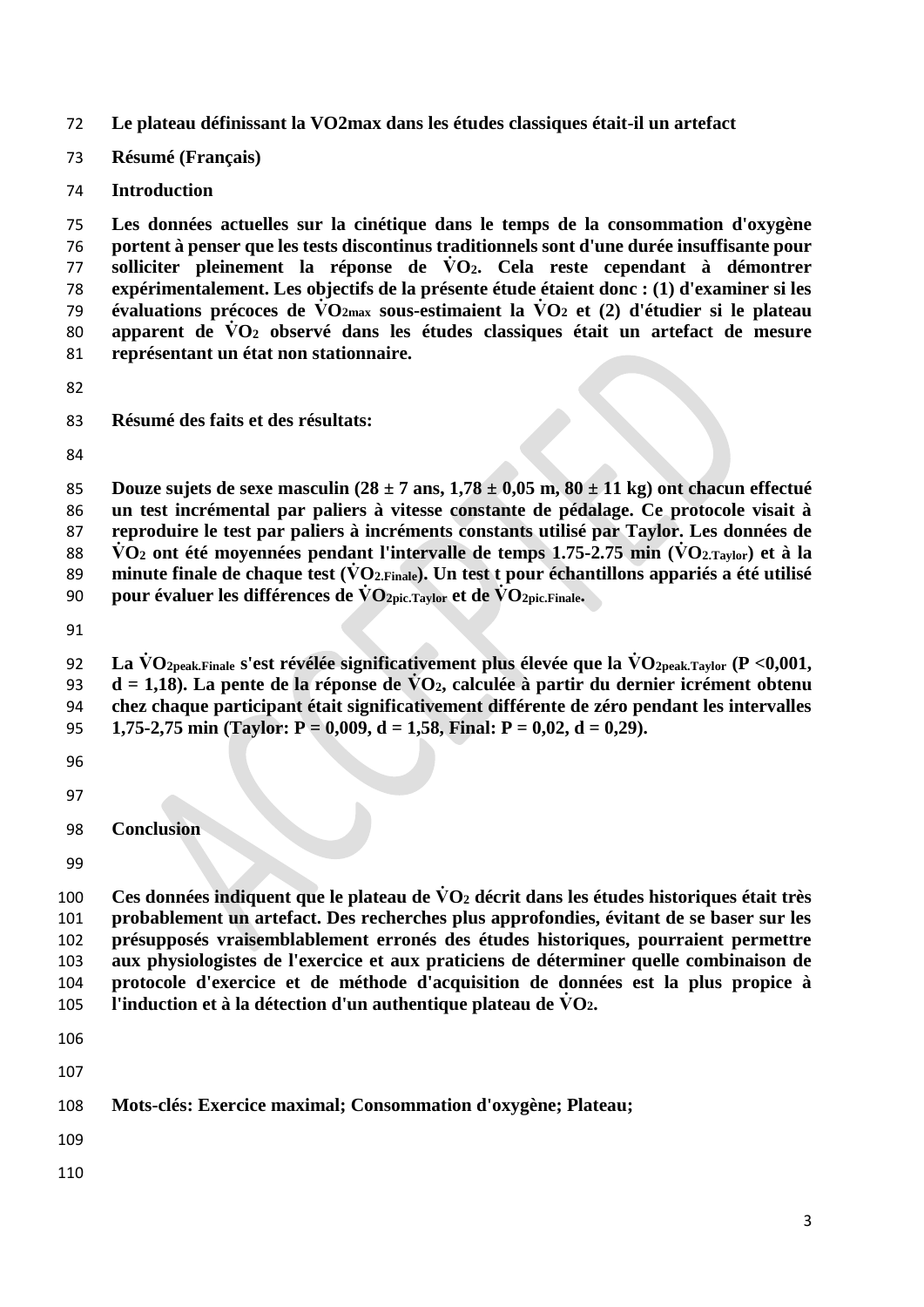#### 111 **2.0 Introduction**

112 The concept and existence of maximal oxygen uptake  $(VO<sub>2max</sub>)$  remains a contemporary and 113 contentious topic of debate <sup>2-4</sup>. Central to this debate (and indeed concept of  $\rm \ddot{VO}_{2max}$ ) is  $\rm \ddot{VO}_{2}$ 114 plateau, it being the only objective criteria to indicate the attainment of  $\rm \dot{V}O_{2max}$ .

115 Much debate has focussed on whether  $\rm\dot{VO}_{2max}$  or plateau was achieved in historical studies. 116 The use of short discontinuous tests (DCT), as opposed to modern ramp tests, was used 117 commonly <sup>1,5,6</sup> to investigate  $\rm \dot{V}O_{2max}$ . Taylor, et al. <sup>1</sup> was the first study to detect  $\rm \dot{V}O_2$  plateau 118 in a large number of participants and has been asserted as empirical evidence that  $\rm \ddot{VO}_2$  during 119 progressive exercise meets a limit that cannot be exceeded. Taylor, et al.  $\frac{1}{1}$  compared two DCT 120 protocols using a motorised treadmill to assess  $\rm \dot{V}O_{2max}$ . The first of these tests used the Hill 121 model of incremental speed increases at a predetermined gradient  $(n=13)$ <sup>5,6</sup>. The second 122 comprised incremented gradient increases  $(2.5\%)$  at a constant speed  $(11.3 \text{ km.h}^{-1}) (n=115)^{5.6}$ .

123 The advent of breath-by-breath analysis, providing greater insight into the time course of 124 oxygen uptake ( $\rm\dot{VO}_2$  kinetics)<sup>7,8</sup>, raises questions as to whether apparent plateau in classical 125 studies was in fact artefactual, and indicative of measuring  $\dot{V}O_2$  in the non-steady (dynamic) 126 state  $2-4,9$ . However, debate has focussed on re-examination of published data from classic studies <sup>5,6</sup>, rather than use breath-by-breath analyses to provide clear, empirical evidence.

128 In contemporary debate, the seminal works of A.V. Hill and colleagues  $5.6$  have been used to 129 evidence the existence, or otherwise, of  $\rm \dot{V}O_2$  plateau <sup>2-4</sup>. However, this work is empirically 130 irreproducible due to the variable speeds and collection periods utilised  $5.6$ . However, the work 131 of Taylor, et al.<sup>1</sup>, who utilised motorised treadmills, fixed collection periods and reported 132 higher incidences of  $\rm\dot{V}O_2$  plateau, would enable successful replication. Further, results obtained 133 through replicating Taylor, et al.  $<sup>1</sup>$  would be equally applicable to those of A. V. Hill and</sup> 134 colleagues, as it is likely  $\dot{V}O_2$  was still measured in the non-steady state.

135 In Taylor, et al. <sup>1</sup>, participants were required to run for 3 min; expired gas was then collected 136 between 1.75-2.75 min. This timing was rationalized with the explanation that mean  $\dot{V}O_2$  did not increase when gas was collected between 2 min 45 s and 3 min 45 s  $(3.48 \text{ L.min}^{-1} \text{ vs. } 3.45)$ 138 L.min<sup>-1</sup>). However, these values were not taken from the full sample. The treadmill gradient 139 was increased by increments of  $2.5\%$  on consecutive days until either a  $\rm \dot{V}O_{2}$  plateau was 140 detected or the participant failed to complete 3 min. This makes Taylor, et al.  $\frac{1}{1}$  a suitable study 141 to replicate in order to investigate incidence of plateau in historical studies.

142 A clear answer as to whether  $\dot{V}O_2$  was artefactual in classic studies would enable contemporary 143 debate to move on. Therefore, the aims of the present study were (1) to investigate whether 144 early  $\rm{VO_{2max}}$  assessments underestimated actual  $\rm{VO_{2}}$ , and (2) to investigate whether the 145 apparent  $\rm\dot{V}O_{2}$  plateau observed in classic studies was an artefact of measuring in a non-steady 146 state.

#### 147 **3.0 Methods**

#### 148 **3.1 Participants**

149 Twelve male recreationally active participants (mean  $\pm$  SD; age 28  $\pm$  7 y, height 1.78  $\pm$  0.05 150 m, mass  $80 \pm 11$  kg) volunteered to participate in this study, which had been approved by the 151 institutional research ethics committee. Written and informed consent was obtained prior to

152 data collection. Participants were instructed to report to the laboratory in a well-hydrated, rested

- 153 state, and having abstained from alcohol, and caffeine for the preceding 24 h and 6 h,
- 154 respectively. This study conformed to the Declaration of Helsinki.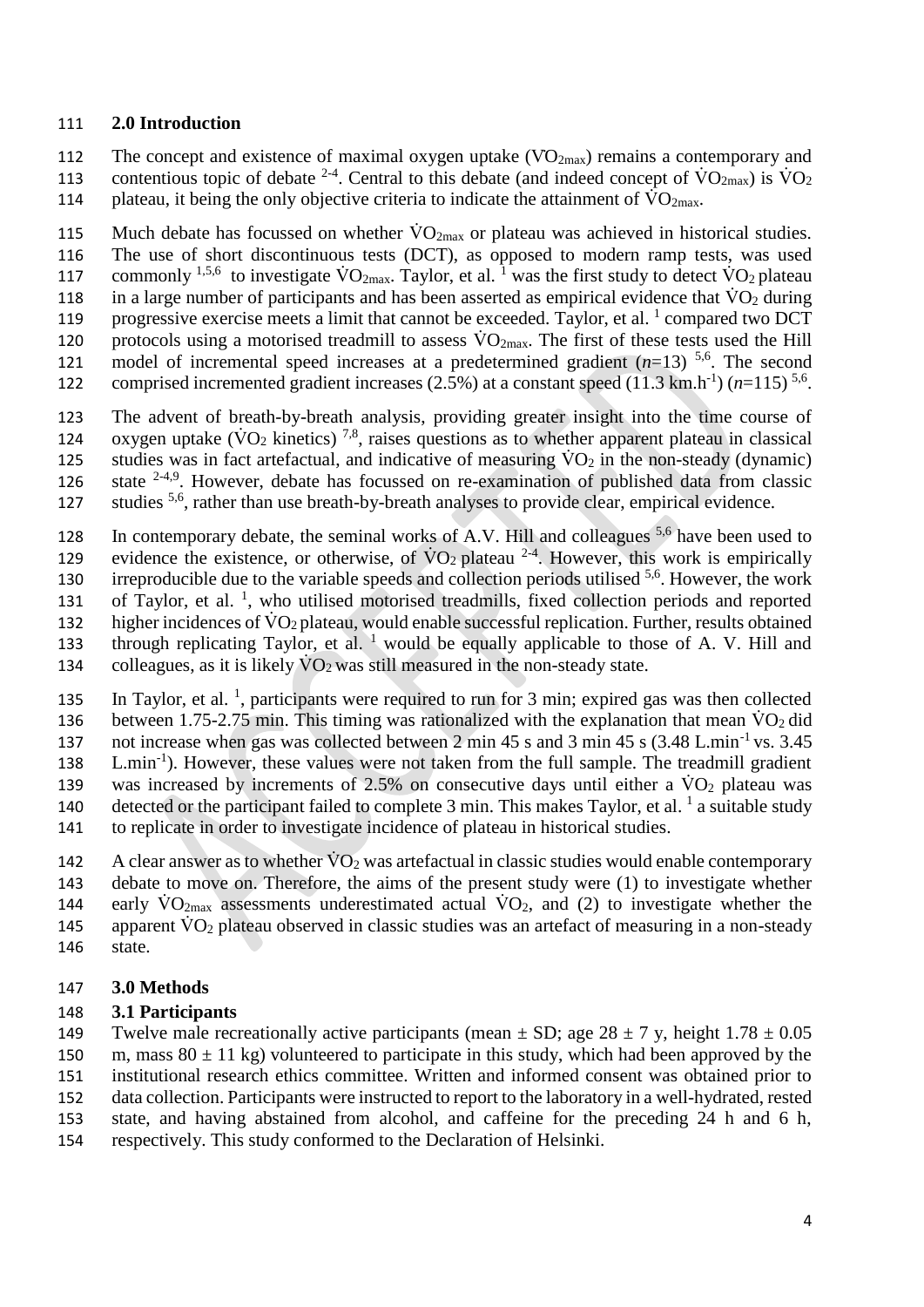#### 155 **3.2 Protocol**

- 156 Participants visited one-of-two laboratories, with identical equipment, to perform a DCT on a 157 motorised treadmill (Ergo ELG 70, Woodway GmbH, Weil & Rhein, Germany), for the 158 determination of  $\rm\dot{VO}_{2.02}$  and  $\rm\dot{VO}_{2.02}$  plateau. The test started at 11.3 km.h<sup>-1</sup> and a 0% gradient, 159 and consisted of 8 min stages of running at increased gradient (2.5% increments) until 160 volitional exhaustion, with no more than two transitions performed in a 24-hour period. The 161 test was terminated when the participant was unable to perform a minimum of 3 min exercise 162 at a given stage. Participants were instructed to perform maximally and to maintain the exercise 163 for as long as possible.
- 164 During the DCT test, participants wore a nose clip and breathed through a low-dead-space (90 165 mL), low-resistance (5.5 cmH<sub>2</sub>O at 510 L.min<sup>-1</sup>) mouthpiece and impeller turbine transducer 166 assembly (Jaeger Triple V, Jaeger GmbH, Hoechburg, Germany). Inspired and expired gas 167 volume and concentration signals were continuously sampled (at 100 Hz) and drawn from the 168 mouthpiece through a 2-m sampling line  $(0.5 \text{ mm}$  internal diameter) to paramagnetic  $(O_2)$  and 169 infrared  $(CO<sub>2</sub>)$  analysers (Jaeger Oxycon Pro, Hoechburg, Germany).

### 170 **3.3 Data Analyses**

- 171 The breath-by-breath  $\dot{V}O_2$  data were initially examined to exclude errant breaths caused by
- 172 coughing, swallowing etc., and those values lying more than 4 SD from the local mean were
- 173 removed <sup>10</sup>. Subsequently, the breath-by-breath data were interpolated to second-by-second
- 174 data and time aligned to the start of exercise.
- 175 The  $\rm\ddot{V}O_{2neak}$  was calculated as the highest 60-s sequential average.  $\rm\ddot{V}O_2$  was also determined
- 176 between 1.75-2.75 min for comparison to the findings in the sample of Taylor, et al.  $^1$ . Plateau
- 177 was subsequently defined as a change in  $\text{VO}_2$  of <150ml.min<sup>-1</sup> or <2.1ml.kg<sup>-1</sup>.min<sup>-1</sup> between
- 178 successive stages during the incremental stages  $<sup>1</sup>$ . Thus, an 80% confidence interval was</sup> 179 actually used to determine  $\rm \dot{V}O_2$  plateau, according to Taylor's criteria <sup>1</sup>. Using this approach,
- 180 a plateau in the  $\rm \dot{V}O_2$  treadmill gradient relationship was evident and produced plateau in 69%
- 181 of the participants using the continuous Hill approach and in 94% (108 of 115) of participants
- 182 using the discontinuous approach  $5.6$ .

# 183 **3.4 Statistical analyses**

- 184 Linear regression was used to determine the slope of the  $\rm\dot{V}O_2$  response and was determined for 185 1.75-2.75 min, and over the final minute of each DCT stage. A one-sample *t*-test was used to 186 compare the slope of the  $\rm\ddot{V}O_2$  response derived from the regression analysis. A paired-sample 187 *t*-test was used to compare  $\overline{VO_{2peak}}$  derived from the criteria of Taylor<sup>1</sup> and final collection.
- 188 Statistical significance was set as  $P < 0.05$ , and effect sizes were reported using Cohen's  $d<sup>11</sup>$ .
- 189 Data were presented as mean ± SD unless otherwise stated.

# 190 **4.0 Results**

- 191 The  $\text{VO}_{2\text{peak,Final}}$  was found to be significantly higher than  $\text{VO}_{2\text{peak,Tavlor}}$  (Table 1.) (*P*<0.001, *d* 192 = 1.18). The slope of the  $\rm \dot{V}O_2$  response, calculated from the last completed gradient for each 193 participant was significantly different from zero during the 1.75-2.75 min (Taylor: *P*=0.009, *d* 194 = 1.58; Final: *P*=0.02,  $d = 0.29$ ). Incidence of a  $\text{VO}_2$  plateau ( $\Delta \text{VO}_2$  of <150ml min<sup>-1</sup> or 195  $\langle 2.1 \text{ml/kg}^{-1} \text{min}^{-1}$  between increments) was observed in 7 of 12 participants (58%), with some 196 demonstrating multiple instances of plateau. Each participant successfully completed an 197 additional increment and achieved higher  $\dot{V}O_2$  following observation of a plateau.
- 198 199

```
200 **Table 1 about here**
```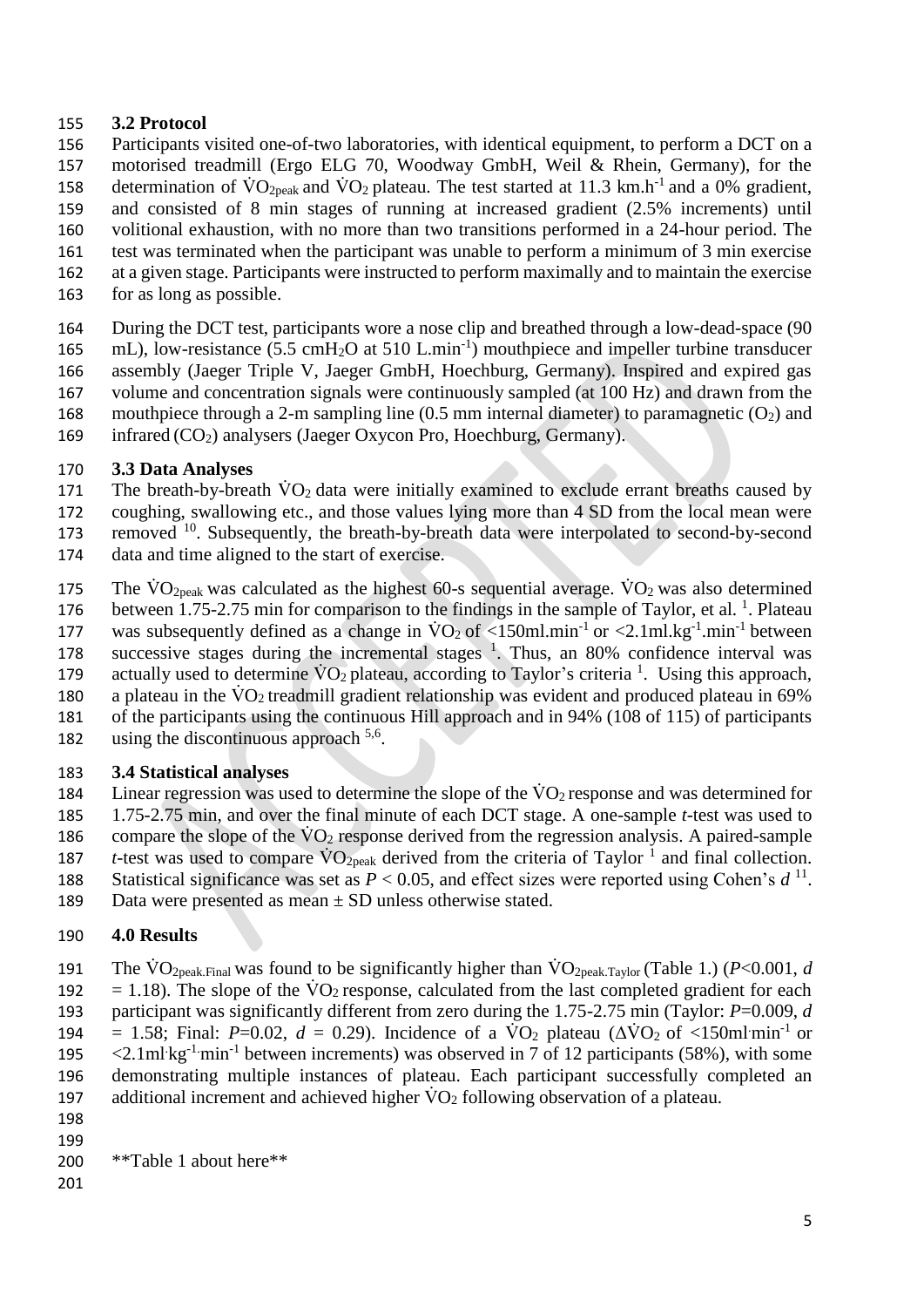- \*\*Figure 1 about here\*\*
- 

#### **5.0 Discussion**

205 The principal findings of this investigation were that in classic studies  $\frac{1}{1}$ , measured VO<sub>2peak</sub> 206 could not have been  $\rm \dot{V}O_{2max}$ , and, apparent plateau was clearly artefactual.

207 Taylor, et al. <sup>1</sup> considered measurement of  $\rm \dot{V}O_2$  beyond 3 minutes to have no perceivable 208 benefit, and similarly short collection periods were utilised by Hill and colleagues  $5,6$ . The present study sought to demonstrate that when stage length was increased or higher intensities 210 were attempted, a higher  $\rm\dot{V}O_2$  would be shown and these data clearly demonstrate a higher  $\rm\dot{V}O_2$  is achieved, if stages are extended. Highlighting the fact that short stages will be measuring  $\rm \dot{V}O_2$  in the non-steady state, which is the cause of the artefactual plateau.

213 Taylor, et al. was a pragmatic study to replicate due to the high variability in speed and 214 collection periods reported in Hill and colleagues <sup>5,6</sup>, whilst Taylor, et al.<sup>1</sup> utilised motorised treadmills, uniform collection periods and reported high incidence of plateau. However, findings of the present study would be equally applicable to A. V. Hill and colleagues, as it is 217 likely  $\rm \dot{V}O_2$  was still measured in the non-steady state. The advent of breath-by-breath analyses 218 has enabled far greater scrutiny of whether  $\rm \dot{V}O_{2max}$  is achieved, thereby allowing demonstration 219 of an artefactual  $\rm\dot{VO}_2$  plateau.

220 This study has not sought to add to clarification of the existence, or otherwise, of  $\rm \dot{V}O_{2}$  plateau 221 (and by definition,  $\rm{VO_{2max}}$ ), and cannot comment on mechanistic action. This study has, 222 however, clearly demonstrated that  $\rm\dot{VO_2}$  plateau in historical studies was artefactual <sup>1</sup>. It is evident that contemporary debate needs to move on, with little value in re-examination of, and referral to this historical work. Further investigation without the fallacious assumptions of historical studies may enable exercise physiologists and practitioners to determine which combination of exercise protocol and method of data acquisition is most conducive to elicit 227 and detect a  $\rm\ddot{V}O_{2}$  plateau.

- 
- 
- 
- 
- 
- 
- 
- 
- 
- 
-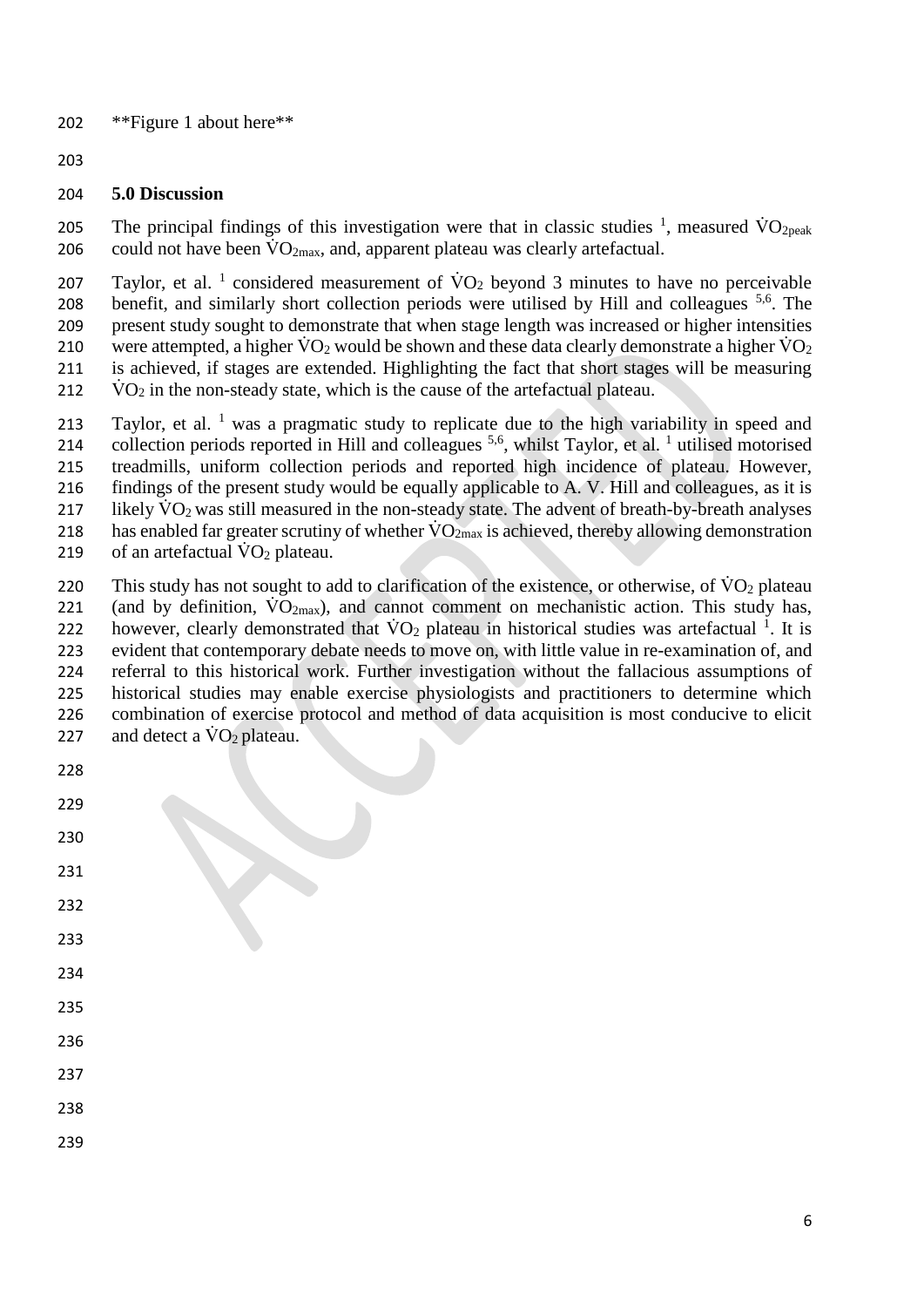- **6.0 References**
- 
- 242 1. Taylor HL, Buskirk E, Henschel A. Maximal oxygen intake as an objective measure of cardio-respiratory performance. *J Appl Physiol.* 1955;8(1):73-80.
- 244 2. Hale T. History of developments in sport and exercise physiology: A. V. Hill, maximal oxygen uptake, and oxygen debt. *Journal of sports sciences.* 2008;26(4):365-400.
- 3. Noakes TD. How did A V Hill understand the VO2max and the "plateau phenomenon"? Still no clarity? *British journal of sports medicine.* 2008;42(7):574-580.
- 4. Beltrami FG, Wong del P, Noakes TD. High prevalence of false-positive plateau phenomena during VO2max testing in adolescents. *Journal of science and medicine in sport / Sports Medicine Australia.* 2014;17(5):526-530.
- 5. Hill AV, Lupton H. Muscular Exercise, Lactic Acid, and the Supply and Utilization of Oxygen. *QJM : monthly journal of the Association of Physicians.* 1923;62:135-171.
- 6. Hill AV, Long CN, Lupton H. The effect of fatigue on the relation between work and speed, in contraction of human arm muscles. *The Journal of physiology.* 1924;58(4-5):334-337.
- 7. Linnarsson D. Dynamics of pulmonary gas exchange and heart rate changes at start and end of exercise. *Acta physiologica Scandinavica Supplementum.* 1974;415:1-68.
- 8. Whipp BJ. The Slow Component of O-2 Uptake Kinetics during Heavy Exercise. *Medicine and science in sports and exercise.* 1994;26(11):1319-1326.
- 9. Mitchell JH, Sproule BJ, Chapman CB. The physiological meaning of the maximal oxygen intake test. *The Journal of clinical investigation.* 1958;37(4):538-547.
- 261 10. Whipp BJ, Ward SA, Lamarra N, Davis JA, Wasserman K. Parameters of Ventilatory and Gas-Exchange Dynamics during Exercise. *Journal of applied physiology.* 1982;52(6):1506-1513.
- 11. Cohen J. *Statistical power analysis for the behavioral sciences.* 3rd. ed. New York: Lawrence Erlbaum Associates; 1988.
- 
- 
- 
- 
- 
- 
- 
- 
- 
- 
- 
- 
- 
- 
- 
-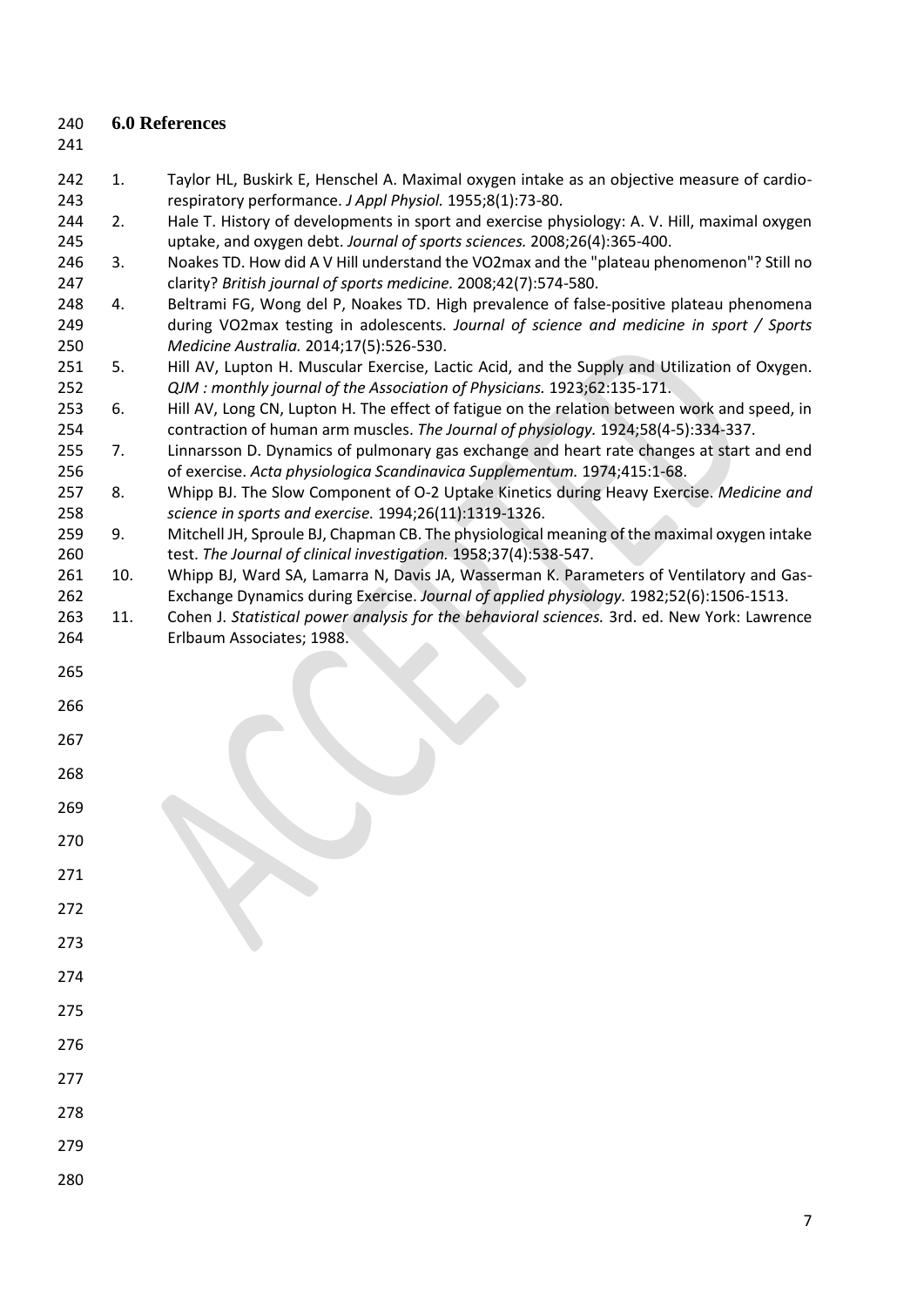#### **7.0 Figure Captions**

282 **Figure 1.** Individual participant plot for the same increment showing the measured  $\dot{V}O_2$ 283 response to an exhaustive treadmill run. The individual slopes of  $VO_{2,Taylor}(a)$  and  $VO_{2.Final}(b)$  have been demarcated *(bold lines),* and for the last completed increment lasting approximately 285 3.5 min. This shows the measured  $\rm \dot{V}O_2$  response to an exhaustive treadmill run and the slope 286 of  $\Delta \dot{V}O_2$  during  $\dot{V}O_{2,Taylor}$  (c) and  $\dot{V}O_{2,Final}$  (d).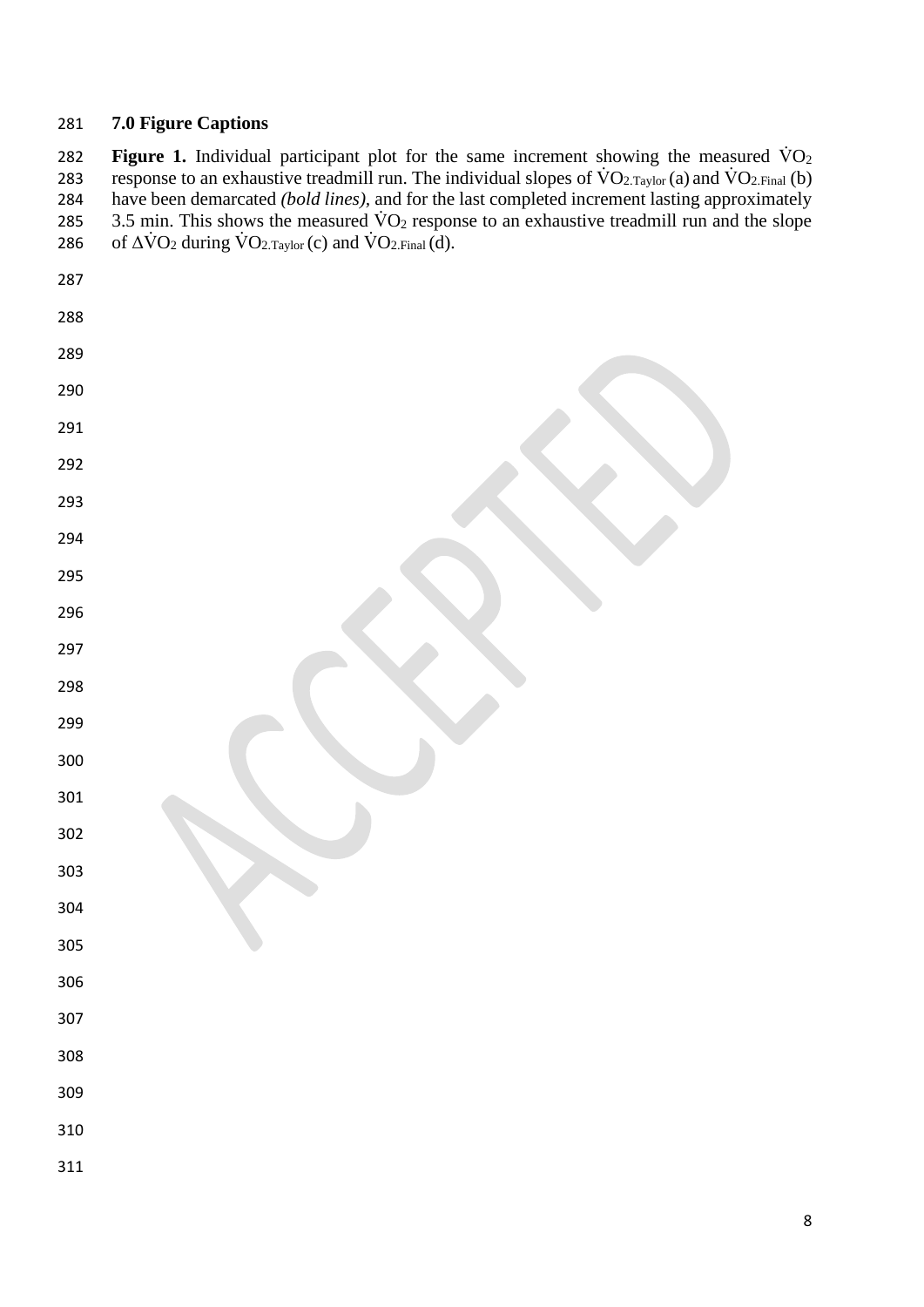# **8.0 Tables**

| Parameter                           | Taylor                                                                          | Final                                                                                                 |
|-------------------------------------|---------------------------------------------------------------------------------|-------------------------------------------------------------------------------------------------------|
| $\text{VO}_2 \text{ (ml·min}^{-1})$ | $4109 \pm 310$                                                                  | $4480 \pm 509$ <sup>*</sup>                                                                           |
| Slope $(ml·min-2)$                  | $231\pm146^{\text{\#}}$                                                         | $35 \pm 123^{\circ}$                                                                                  |
|                                     | 0 (P=0.009, $d = 1.58$ ). Significantly different from 0 (P=0.02, $d = 0.29$ ). | Significantly different from Taylor (P<0.001, $d = 1.18$ ). <sup>#</sup> Significantly different from |
|                                     |                                                                                 |                                                                                                       |
|                                     |                                                                                 |                                                                                                       |
|                                     |                                                                                 |                                                                                                       |
|                                     |                                                                                 |                                                                                                       |
|                                     |                                                                                 |                                                                                                       |
|                                     |                                                                                 |                                                                                                       |
|                                     |                                                                                 |                                                                                                       |
|                                     |                                                                                 |                                                                                                       |
|                                     |                                                                                 |                                                                                                       |
|                                     |                                                                                 |                                                                                                       |
|                                     |                                                                                 |                                                                                                       |
|                                     |                                                                                 |                                                                                                       |
|                                     |                                                                                 |                                                                                                       |
|                                     |                                                                                 |                                                                                                       |
|                                     |                                                                                 |                                                                                                       |
|                                     |                                                                                 |                                                                                                       |
|                                     |                                                                                 |                                                                                                       |
|                                     |                                                                                 |                                                                                                       |
|                                     |                                                                                 |                                                                                                       |
|                                     |                                                                                 |                                                                                                       |

**Table 1.** Group data obtained from the final constant-speed treadmill runs.